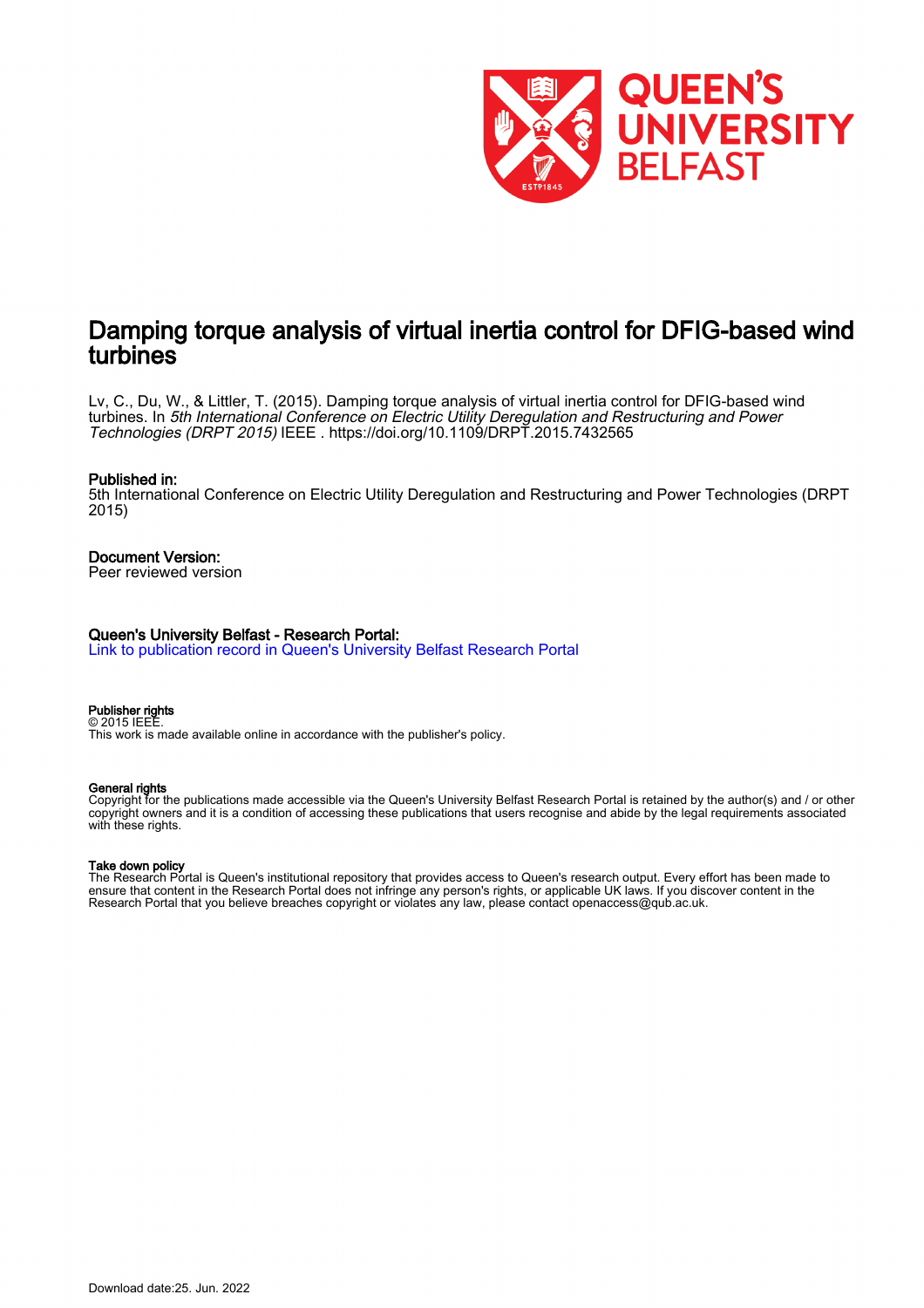# **DAMPING TORQUE ANALYSIS OF VIRTUAL INERTIA CONTROL FOR DFIG-BASED WIND TURBINES**

*C. Lv\*, W. Du † , T. Littler\*,* 

*\*Queen's University Blefast, UK clv01@qub.ac.uk;t.littler@ee.qub.ac.uk †North China Electric Power University, Beijing, China*

**Keywords:** Variable speed wind turbine, doubly-fed induction generator, low-frequency oscillations, damping torque analysis, power system stability.

# **Abstract**

The increasing penetration of large-scale wind generation in power systems will challenge the power system inertia due to the reason that the converter based variable speed wind turbines have no contribution to the system inertia. Traditionally, a doubly fed induction generator (DFIG)-based wind power plant naturally does not provide frequency response because of the decoupling between the output power and the frequency. Moreover, DFIGs also lack power reserve margin because of the maximum power point tracking (MPPT) operation. In this paper, a virtual inertial control strategy of the DFIG based wind turbines called supplementary control loop for inertial response is investigated. When the system frequency is changing severely, the output power of DFIG should respond to it rapidly through the virtual inertial controller at the same time. The rotor speeds of wind turbines can also be adjusted into this procedure. The inertial control methods proposed in this paper can supply controllable virtual inertia of DFIGs to the power system so that the system frequency stability can be strengthened through inertial control of wind turbines on the basis of damping torque analysis.

# **1 Introduction**

As the renewable sources of energy are increasingly promoted by the electricity industry, the fossil plants are gradually being retired at the same time. Wind power is one of the emerging renewable energy technologies with fastest growing speed and has been widely utilized in power systems. The kinetic energy of the spinning inertia of the retired turbinealternators is no longer there to support the frequency stability in the event of outage or a sudden large increase in system demand [1].

Wind turbine generators (WTGs) can be divided into two basic categories: fixed speed WTGs and variable speed WTGs. A fixed speed WTG generally uses a squirrel-cage induction generator to convert the mechanical energy from the wind turbine into electrical energy. There is a strong coupling between the squirrel-cage induction generator stator and the power system, any deviations in system speed will result in a change in rotational speed [2]. Variable-speed WTGs can offer an increased efficiency in capturing the energy from wind over a wide range of wind speed, along with better power quality and the ability to regulate the power factor, by either consuming or producing reactive power. Double fed induction generator (DFIG) is one popular type of variable speed WTGs. DFIG penetration could reduce system inertia and affect frequency responses only if when it replaces conventional synchronous generation. Otherwise, it has negligible effect on system speed regulation [3]. This is due to the fact that the DFIG control system decouples the mechanical and electrical systems, thus preventing the generator from responding to system frequency deviations [4].

A possible solution to the lack of DFIG wind turbine inertial response is through the addition of a supplementary control loop to provide an inertial response which is similar to a conventional synchronous generator [5]. Similar to conventional generators, wind turbines have a significant of kinetic energy stored in the rotating mass of their blades. Variable speed wind turbines are able to support primary frequency control and to emulate inertia by applying additional control loops. The kinetic energy stores in the "hidden inertia" of the turbine blades [6].

In this paper, a classical virtual inertial control strategy of DFIG based wind turbines called supplementary control loop for inertia response is investigated. When the system frequency is changing severely, the output power of DFIG should respond to it rapidly through the virtual inertial controller at the same time. The rotor speed of wind turbines can also be adjusted into this procedure. The inertial control methods proposed in this paper can supply controllable virtual inertia of DFIGs to the power system so that the system frequency stability can be strengthened through inertial control of wind turbines on the basis of damping torque analysis. The proposed approach also shows that while virtual inertia is not incorporated directly in long-term frequency and power regulation, it may enhance the system steady-state behaviour indirectly. A time domain simulation is used to verify the results of the analytical studies.

# **2 Modelling of power system**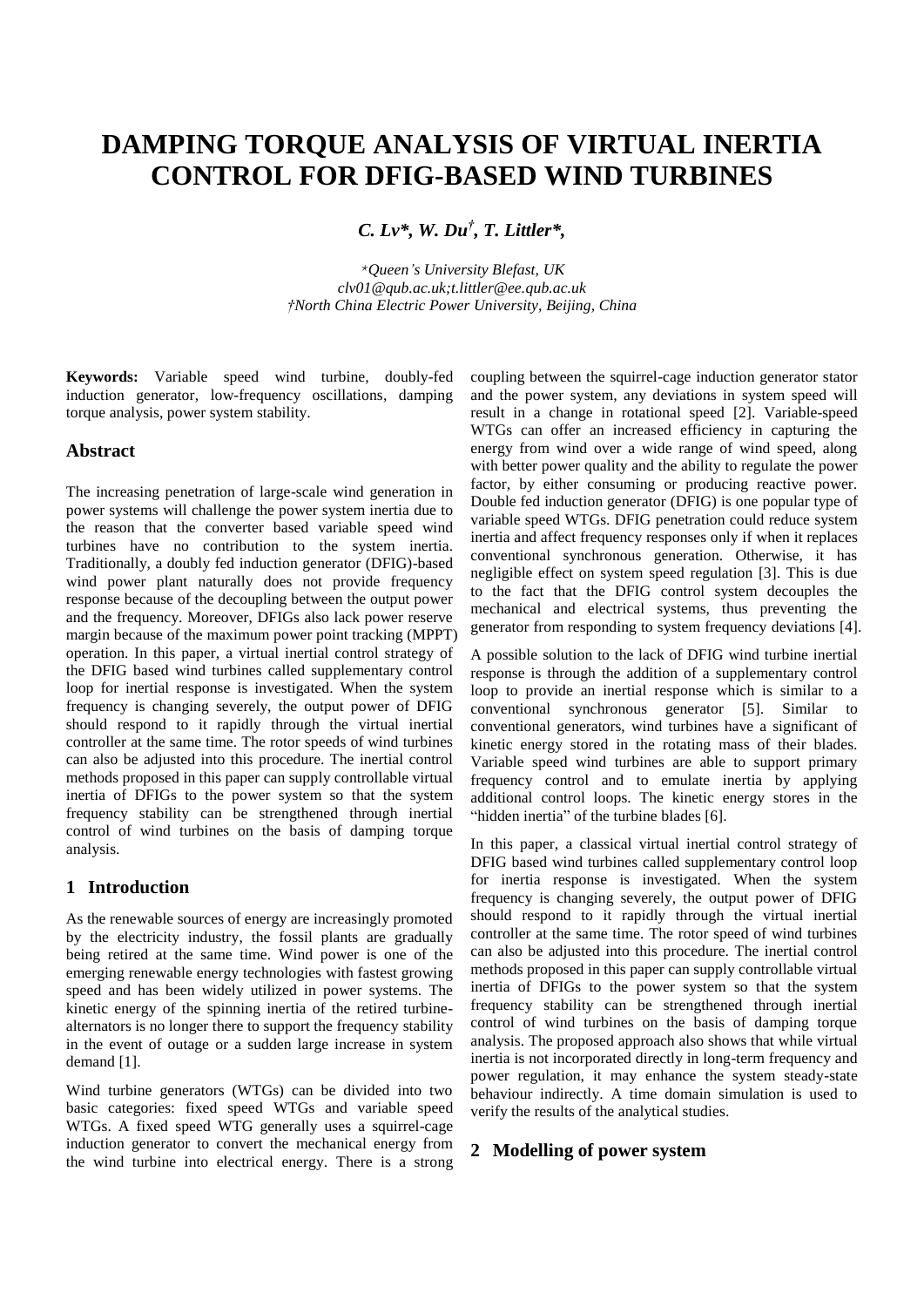#### **2.1 A simplified model of DFIG-based wind turbine**

Fig.1 shows a single-machine infinite-bus power system with a DFIG-based wind turbine connected.



Figure 1: SMIB power system with DFIG wind turbine connected)

The four order equations of synchronous generator are:

$$
\dot{\delta} = \omega_0 (\omega - 1) \n\dot{\omega} = \frac{1}{M} [P_m - P_e - D(\omega - 1)] \n\dot{E}_q = \frac{1}{T_{d0}} (E_{fd} - E_q) \n\dot{E}_{fd} = -\frac{1}{T_A} E_{fd} + \frac{K_A}{T_A} (V_{ref} - V_t)
$$
\n(1)

Where

$$
P_e = V_{td}I_{td} + V_{tq}I_{tq} = E_qI_{tq} + (x_q - x_d)I_{td}I_{tq}
$$
  
\n
$$
E_{fd} = E_{fd0} + E_{fd}
$$
  
\n
$$
E_q = E_q + (x_d - x_d)I_{td}
$$
  
\n
$$
V_t = \sqrt{V_{td}^2 + V_{td}^2} = \sqrt{(x_qI_{tq})^2 + (E_q - x_dI_{td})^2}
$$
  
\n
$$
V_t = \sqrt{V_{td}^2 + V_{td}^2} = \sqrt{(x_qI_{tq})^2 + (E_q - x_dI_{td})^2}
$$
  
\n
$$
V_q
$$
  
\n
$$
V_q
$$
  
\n
$$
V_q
$$
  
\n
$$
V_q
$$
  
\n
$$
V_q
$$
  
\n
$$
V_q
$$
  
\n
$$
V_q
$$
  
\n
$$
V_q
$$
  
\n
$$
V_q
$$
  
\n
$$
V_q
$$
  
\n
$$
V_q
$$
  
\n
$$
V_q
$$
  
\n
$$
V_q
$$
  
\n
$$
V_q
$$
  
\n
$$
V_q
$$
  
\n
$$
V_q
$$
  
\n
$$
V_q
$$
  
\n
$$
V_q
$$
  
\n
$$
V_q
$$
  
\n
$$
V_q
$$
  
\n
$$
V_q
$$
  
\n
$$
V_q
$$
  
\n
$$
V_q
$$
  
\n
$$
V_q
$$
  
\n
$$
V_q
$$
  
\n
$$
V_q
$$
  
\n
$$
V_q
$$
  
\n
$$
V_q
$$
  
\n
$$
V_q
$$
  
\n
$$
V_q
$$
  
\n
$$
V_q
$$
  
\n
$$
V_q
$$
  
\n
$$
V_q
$$
  
\n
$$
V_q
$$
  
\n
$$
V_q
$$
  
\n
$$
V_q
$$
  
\n
$$
V_q
$$
  
\n
$$
V_q
$$
  
\n<math display="block</math>

Figure 2: Phasor diagram of power system

$$
\overline{V}_t = \overline{V}_w + jX_t \overline{I}_t
$$
\n
$$
\overline{V}_w = \overline{V}_s - jX_w \overline{I}_w
$$
\n
$$
\overline{V}_b = \overline{V}_w - jX_b (\overline{I}_t + \overline{I}_w)
$$
\n(2)

From Eq.(2) and Fig.2, it can have:

$$
\begin{bmatrix}\nI_{tq} \\
I_{wq}\n\end{bmatrix} =\n\begin{bmatrix}\nc_{11} & c_{12} \\
c_{21} & c_{22}\n\end{bmatrix}\n\begin{bmatrix}\nV_b \sin \delta \\
V_s \sin(\delta - \theta)\n\end{bmatrix}
$$
\n
$$
\begin{bmatrix}\nI_{td} \\
I_{wd}\n\end{bmatrix} =\n\begin{bmatrix}\nd_{11} & d_{12} \\
d_{21} & d_{22}\n\end{bmatrix}\n\begin{bmatrix}\nV_s \cos(\delta - \theta) - V_b \cos \delta \\
E_q - V_b \cos \delta\n\end{bmatrix}
$$
\nWhere\n
$$
\begin{bmatrix}\nc_{11} & c_{12} \\
c_{21} & c_{22}\n\end{bmatrix} =\n\begin{bmatrix}\nX_q + X_t + X_b & X_b \\
X_q + X_t & -X_w\n\end{bmatrix}^{-1},
$$
\n
$$
\begin{bmatrix}\nd_{11} & d_{12} \\
d_{21} & d_{22}\n\end{bmatrix} =\n\begin{bmatrix}\nX_b & X_w + X_b \\
X_d + X_t + X_b & X_b\n\end{bmatrix}^{-1}
$$

 $d + X_t + X_b$   $X_b$  $\begin{bmatrix} a_{11} & a_{12} \\ d_{21} & d_{22} \end{bmatrix} = \begin{bmatrix} X_b & X_w \\ X_d + X_t + X_b & X_s \end{bmatrix}$ Fig.3 shows the configuration of rotor side converter control of DFIG-based wind turbine.



Figure 3: Rotor side converter control of DFIG-based wind turbine

From fig.3, it can have the three order simplified equations of DFIG-based wind turbine:

$$
\frac{ds_w}{dt} = \frac{1}{T_J} [P - P_{wm} - D_w (s_w - s_{w0})]
$$
  
\n
$$
\frac{dX_P}{dt} = K_{pi} (P_s^{ref} - P_s)
$$
  
\n
$$
\frac{dX_Q}{dt} = K_{Qi} (Q_s^{ref} - Q_s)
$$
\n(4)

Where  $X_p$  and  $X_q$  are two state variables of PI controllers.

The total output power of DFIG is:  
\n
$$
P = V_{xx}I_{wx} + V_{xy}I_{wy} = V_s \cos\theta \cdot I_{wx} + V_s \sin\theta \cdot I_{wy}
$$
\n
$$
Q = V_{xy}I_{wx} - V_{sx}I_{wy} = V_s \sin\theta \cdot I_{wx} - V_s \cos\theta \cdot I_{wy}
$$
\nThe active and reactive power of rotor in DFIG are:  
\n
$$
P_r = V_{rwd}I_{rwd} + V_{rwq}I_{rwq}
$$
\n(6)

$$
Q_r = V_{rwq} I_{rwd} - V_{rwd} I_{rwq}
$$
\n(6)

The active and reactive power of stator in DFIG are:

$$
P_s = V_{swd} I_{swd} + V_{swq} I_{swq}
$$
  
\n
$$
Q_s = V_{swq} I_{swd} - V_{swd} I_{swq}
$$
\n(7)

The coordinate transformation equations are:

 $I_{wx} = I_{wd} \sin \delta + I_{wq} \cos \delta$ 

$$
I_{wy} = -I_{wd} \cos \delta + I_{wq} \sin \delta
$$
 (8)

 $(8)$ 

Linearization of Eq.(1) is: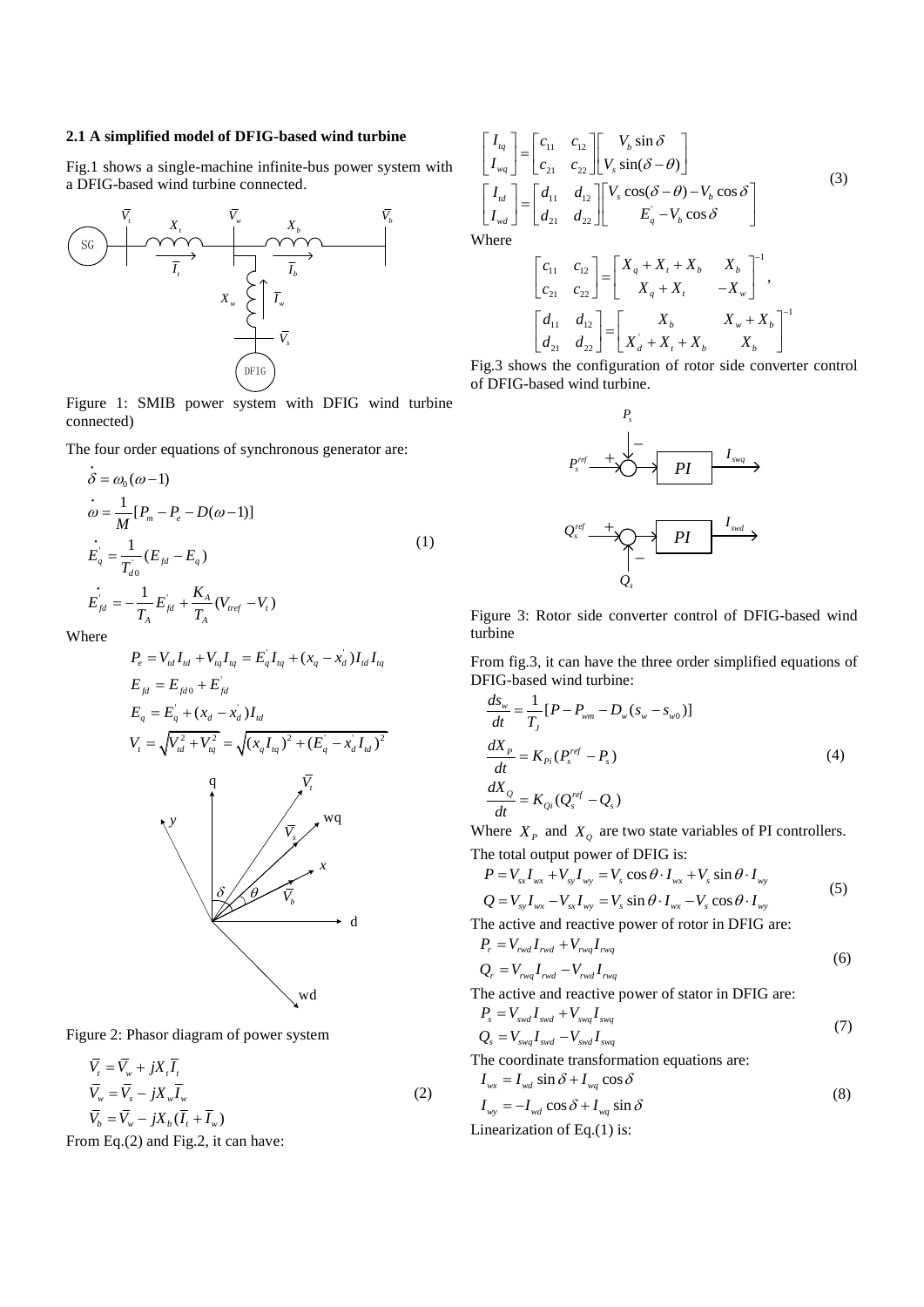$$
\begin{aligned}\n\dot{\Delta \delta} &= \omega_0 \Delta \omega \\
\Delta \omega &= \frac{1}{M} (-\Delta P_e - D\Delta \omega) \\
\Delta E_q &= \frac{1}{T_{d0}} (\Delta E_{fd} - \Delta E_q) \\
\Delta E_{fd} &= -\frac{1}{T_A} \Delta E_{fd} - \frac{K_A}{T_A} \Delta V_t\n\end{aligned} \tag{9}
$$

Where

 $^{A}$ <br>  $^{A}$ <sub>0</sub> $\Delta E_q$ <sup>'</sup> + (x<sub>q</sub> - x<sub>d</sub> ') $I_{tq0}\Delta I_{td}$  + [ $E_{q0}$ <sup>'</sup> + (x<sub>q</sub> - x<sub>d</sub> ') $I_{td0}$ ]  $^{2}I_{tq0}\Delta I_{tq} + (E_{q0} - x_{d})I_{td0}$  $\frac{z_{q0} - x_d \cdot T_{td0} ( \Delta E_q - z)}{z_{0}^2 + (E_{q0} - x_d \cdot T_{td0} )^2}$ There<br>  $P_e = I_{tq0} \Delta E_q + (x_q - x_d) I_{tq0} \Delta I_{td} + [E_{q0} + (x_q - x_d) I_{td0}] \Delta I_{td}$ <br>  $E_q = \Delta E_q - (x_d - x_d) \Delta I_{td}$  $(x_d$ ') $\Delta I_{td}$ <br> $(E_{q0} - x_d$ ' $I_{td0}) (\Delta E_q - x_d$ ' $\Delta I_{td})$  $\gamma_t = \frac{x_q^2 I_{tq0} A I_{tq} + (E_{q0} - x_d \cdot I_{td0}) (A E_q - x_d \cdot A I_{td0})}{\sqrt{(x_q I_{tq0})^2 + (E_{q0} - x_d \cdot I_{td0})^2}}$  $\Delta E_a = \Delta E_a - (x_d - x_d) \Delta I_{td}$  $P_e = I_{tq0} \Delta E_q$ <sup>'</sup>+( $x_q - x_d$ ')<br>  $E_q = \Delta E_q$ <sup>'</sup>-( $x_d - x_d$ ') $\Delta I$  $E_q = \Delta E_q - (x_d - x_d) \Delta I_{td}$ <br>  $W_t = \frac{x_q^2 I_{tq0} \Delta I_{tq} + (E_{q0} - x_d) I_{td0} (\Delta E_q - x_d) \Delta I_{td0}}{I_{tq0} - I_{td0} \Delta I_{td0}}$  $\frac{1}{(1 + (E_{q0} - x_d) I_{td0})(\Delta E)}$ <br> $\frac{x_q I_{tq0}}{(1 + (E_{q0} - x_d) I_{td0})}$ Where<br>  $\Delta P_e = I_{tq0} \Delta E_q + (x_q - x_d) I_{tq0} \Delta I_{td} + [E_{q0} + (x_q - x_d) I_{td0}] \Delta I_{tq}$  $\Delta P_e = I_{tq0} \Delta E_q + (x_q - x_d) I_{tq0} \Delta E$ <br>  $\Delta E_q = \Delta E_q - (x_d - x_d) \Delta I_{td}$  $\Delta E_q = \Delta E_q - (x_d - x_d) \Delta I_{td}$ <br>  $\Delta V_t = \frac{x_q^2 I_{tq0} \Delta I_{tq} + (E_{q0} - x_d) I_{td0} \Delta E_q - x_d \Delta I_{td})}{\Delta V_t}$ re<br>=  $I_{tq0} \Delta E_q$  '+  $(x_q - x_d) I_{tq0} \Delta I_{td}$  +  $[E_{q0}$  '+  $(x_q - x_d) I_{td}$ =  $I_{tq0} \Delta E_q$  '+  $(x_q - x_d)$ <br>=  $\Delta E_q$  '-  $(x_d - x_d) \Delta I_q$  $\frac{-x_d}{I_{td0}}$   $(\Delta E_q)^2$ <br>+  $(E_{q0} - x_d)I_{td0}$ The above equations are simplified as:

The above equations are simplified as:  
\n
$$
\Delta P_e = K_1 \Delta \delta + K_2 \Delta E_q + k_{pp} \Delta P + k_{pq} \Delta Q
$$
\n
$$
\Delta E_q = K_3 \Delta E_q + K_4 \Delta \delta + k_{EP} \Delta P + k_{EQ} \Delta Q
$$
\n
$$
\Delta V_t = K_5 \Delta \delta + K_6 \Delta E_q + k_{VP} \Delta P + k_{VQ} \Delta Q
$$
\n(10)

Thus, the linearized model of the synchronous generator is:  
\n
$$
\begin{bmatrix}\n\Delta \dot{\delta} \\
\Delta \dot{\omega} \\
\Delta \dot{E}_{q} \\
\Delta \dot{E}_{q} \\
\Delta \dot{E}_{H}^{\dagger}\n\end{bmatrix} = \begin{bmatrix}\n0 & \omega_{o} & 0 & 0 \\
-\dot{M}^{-1}K_{1} & -M^{-1}D & -M^{-1}K_{2} & 0 \\
-\dot{T}_{a0}^{-1}K_{4} & 0 & -T_{a0}^{-1}K_{3} & T_{a0}^{-1} \\
-T_{a0}^{-1}K_{5}K_{A} & 0 & -T_{A}^{-1}K_{6}K_{A} & -T_{A}^{-1}\n\end{bmatrix} \begin{bmatrix}\n\Delta \delta \\
\Delta \omega \\
\Delta E_{q} \\
\Delta E_{H}^{\dagger}\n\end{bmatrix}
$$
\n
$$
+ \begin{bmatrix}\n0 & 0 & -M^{-1}K_{o} & 0 \\
-M^{-1}k_{p} & \Delta P + \begin{bmatrix} -M^{-1}k_{p} & 0 & 0 \\
-M^{-1}k_{p} & -M^{-1}k_{p} & 0 \\
-T_{a0}^{-1}k_{p} & -T_{a0}^{-1}k_{p} & 0 \\
-T_{a0}^{-1}K_{A}k_{vp} & -T_{a}^{-1}K_{A}k_{vq}\n\end{bmatrix} \Delta Q = \mathbf{A} \cdot \mathbf{A} \mathbf{X} + \mathbf{B} \cdot \begin{bmatrix}\n\Delta P \\
\Delta Q\n\end{bmatrix}
$$
\n
$$
= \mathbf{A} \cdot \mathbf{A} \mathbf{X} + \mathbf{B} \cdot \begin{bmatrix}\n\Delta P \\
\Delta Q\n\end{bmatrix}
$$

By linearizing Eq.(6) and Eq.(7), it can have:  $\Delta P_s = V_{s0} \Delta I_{swq} + I_{swq0} \Delta V_s$ 

$$
\Delta L_s = V_{s0} \Delta L_{swq} + I_{swd0} \Delta V_s
$$
\n
$$
\Delta Q_s = V_{s0} \Delta I_{swd} + I_{swd0} \Delta V_s
$$
\n
$$
\Delta P_r = I_{rwd0} \Delta V_{rwd} + I_{rwq0} \Delta V_{rwq} + V_{rwd0} \Delta I_{rwd} + V_{rwq0} \Delta I_{rwq}
$$
\n(13)

$$
\Delta P_r = I_{rwd0} \Delta V_{rwd} + I_{rwq0} \Delta V_{rwq} + V_{rwd0} \Delta I_{rwd} + V_{rwq0} \Delta I_{rwq}
$$
  
\n
$$
\Delta Q_r = -I_{rwq0} \Delta V_{rwd} + I_{rwd0} \Delta V_{rwq} + V_{rwq0} \Delta I_{rwd} - V_{rwd0} \Delta I_{rwq}
$$
\n(13)

Where  $\frac{X_{ss}}{X}$  *N*  $\ldots$  *N*  $=-\frac{X_{ss}}{X}$ 

$$
\begin{split}\n\Delta I_{rwd} &= -\frac{1}{X_m} \Delta V_s - \frac{X_{ss}}{X_m} \Delta I_{swd}, \Delta I_{rwd} = -\frac{X_{ss}}{X_m} \Delta I_{swq}, \\
\Delta V_{rwd} &= (X_{rr} - \frac{X_m^2}{X_{ss}}) I_{rwd0} \Delta s_w - R_r \Delta I_{rwd} + s_{w0} (X_{rr} - \frac{X_m^2}{X_{ss}}) \Delta I_{rwd}, \\
\Delta V_{rwd} &= [(\frac{X_m^2}{X_{ss}} - X_{rr}) I_{rwd0} + \frac{X_m}{X_{rr}} V_{s0} ]\Delta s_w + s_{w0} (\frac{X_m^2}{X_{ss}} - X_{rr}) \Delta I_{rwd} \\
&- R_r \Delta I_{rwd} + s_{w0} \frac{X_m}{X_{rr}} \Delta V_s\n\end{split}
$$

 $\Delta I_{swq} = -K_P(s)\Delta P_s, \Delta I_{swd} = -K_O(s)\Delta Q_s$ 

And Eq.(12) and Eq.(13) can be rewritten as:  
\n
$$
\Delta P_s = \frac{I_{swq0}}{1 + V_{s0}K_p(s)} \Delta V_s, \Delta Q_s = \frac{I_{swd0}}{1 + V_{s0}K_Q(s)} \Delta V_s
$$
\n(14)

$$
\Delta V_s = \frac{1}{1 + V_{s0} K_P(s)} \Delta V_s, \Delta Q_s = \frac{1}{1 + V_{s0} K_Q(s)} \Delta V_s
$$
\n
$$
\Delta P_r = K_{\text{Pr}_s} \Delta S_w + K_{\text{Pr}_d} \Delta I_{\text{rwd}} + K_{\text{Pr}_d} \Delta I_{\text{rwg}} + K_{\text{Pr}_e} \Delta V_s
$$
\n
$$
\Delta Q_r = K_{Qr_s} \Delta S_w + K_{Qr_d} \Delta I_{\text{rwd}} + K_{Qr_d} \Delta I_{\text{rwg}} + K_{Qr_s} \Delta V_s
$$
\n(15)

Where

Where  
\n
$$
K_{\text{Pr}\_s} = \frac{X_m}{X_r} I_{\text{rwq0}} V_{s0}, K_{\text{Pr}\_ld} = V_{\text{rwd0}} - I_{\text{rwd0}} R_r + I_{\text{rwq0}} s_{w0} \frac{X_m^2}{X_{ss}} - X_r,
$$
\n
$$
K_{\text{Pr}\_ld} = V_{\text{rwq0}} - I_{\text{rwq0}} R_r - I_{\text{rwd0}} s_{w0} \frac{X_m^2}{X_{ss}} - X_r, K_{\text{Pr}\_v s} = \frac{X_m}{X_r} I_{\text{rwq0}} s_{w0}
$$
\n
$$
K_{Q_{r\_s}} = \frac{X_m^2}{X_{ss}} - X_r \left( I_{\text{rwd0}}^2 + I_{\text{rwq0}}^2 \right) + \frac{X_m}{X_r} I_{\text{rwd0}} V_{s0},
$$
\n
$$
K_{Q_{r\_ld}} = V_{\text{rwq0}} + I_{\text{rwq0}} R_r + I_{\text{rwd0}} s_{w0} \frac{X_m^2}{X_{ss}} - X_r,
$$
\n
$$
K_{Q_{r\_ld}} = -V_{\text{rwd0}} - I_{\text{rwd0}} R_r + I_{\text{rwq0}} s_{w0} \frac{X_m^2}{X_{ss}} - X_r, K_{Q_{r\_v} s} = \frac{X_m}{X_r} I_{\text{rwd0}} s_{w0}
$$
\nThe above equations are simplified as:

 $\Delta P_r = K_{\text{Pr}_s} \Delta s_w + K_{\text{Pr}_s} V_s (\Delta V_s)$ 

$$
\Delta Q_r = K_{\rho_{r,s}} \Delta s_w + K_{\rho_{r}V_s} (s) \Delta v_s
$$
  
\n
$$
\Delta Q_r = K_{\rho_{r,s}} \Delta s_w + K_{\rho_{r}V_s} (s) \Delta V_s
$$
\n(16)

Where

ere  
\n
$$
K_{P_{r_{-}V_{s}}}(s) = K_{P_{r_{-}V_{s}}} - \frac{K_{P_{r_{-}Id}}}{X_{m}} + \frac{X_{ss}}{X_{m}} K_{P_{r_{-}Id}} K_{Q}(s) \frac{I_{swd0}}{1 + V_{s0} K_{Q}(s)}
$$
\n
$$
+ \frac{X_{ss}}{X_{m}} K_{P_{r_{-}Id}} K_{P}(s) \frac{I_{swq0}}{1 + V_{s0} K_{P}(s)}
$$
\n
$$
K_{Q_{r_{-}V_{s}}}(s) = K_{Q_{r_{-}V_{s}}} - \frac{K_{Q_{r_{-}Id}}}{X_{m}} + \frac{X_{ss}}{X_{m}} K_{Q_{r_{-}Id}} K_{Q}(s) \frac{I_{swd0}}{1 + V_{s0} K_{Q}(s)}
$$
\n
$$
+ \frac{X_{ss}}{X_{m}} K_{Q_{r_{-}Id}} K_{P}(s) \frac{I_{swq0}}{1 + V_{s0} K_{P}(s)}
$$

Linearization of total output power in DFIG:  
\n
$$
\Delta P = K_{\text{Pr}_s} \Delta s_w + \left[ \frac{I_{\text{swq0}}}{1 + V_{s0} K_P(s)} + K_{\text{Pr}_s} (s) \right] \Delta V_s
$$
\n
$$
\Delta Q = K_{Qr_s} \Delta s_w + \left[ \frac{I_{\text{swd0}}}{1 + V_{s0} K_Q(s)} + K_{Qr_s} (s) \right] \Delta V_s
$$
\n(17)

l. By linearizing the first equation of Eq.(4), it can have:

$$
\Delta \dot{s}_{w} = \frac{1}{T_{J}} (\Delta P_{we} - D_{w} \Delta s_{w})
$$
\n(18)

From Eq.(17) and Eq.(18), it can have:

$$
\Delta \dot{s}_w = A_w \Delta s_w + B_w(s) \Delta V_s
$$
 (19)

$$
A_{w} = \frac{1}{T_{J}} \left[ \frac{K_{\text{Pr}_{s}}}{1 - s_{w0}} + \frac{P_{w\text{e}0}}{(1 - s_{w0})^{2}} - D_{w} \right]
$$
  
\n
$$
B_{w} = \frac{1}{T_{J} (1 - s_{w0})} \left[ \frac{I_{swq0}}{1 + V_{s0} K_{P}(s)} + K_{\text{Pr}_{s} V_{s}}'(s) \right]
$$
  
\nBy substituting Eq.(19) into Eq.(17), it can have:  
\n
$$
\Delta P = G_{P}(s) \Delta V_{s}
$$

$$
\Delta Q = G_Q(s)\Delta V_s
$$
\n(20)

Where

here  
\n
$$
G_P(s) = K_{P_{r,s}}(s - A_w)^{-1} B_w(s) + \frac{I_{swq0}}{1 + V_{s0} K_P(s)} + K_{P_{r-}V_s}
$$
\n
$$
G_Q(s) = K_{Q_{r-s}}(s - A_w)^{-1} B_w(s) + \frac{I_{swd0}}{1 + V_{s0} K_Q(s)} + K_{Q_{r-}V_s}
$$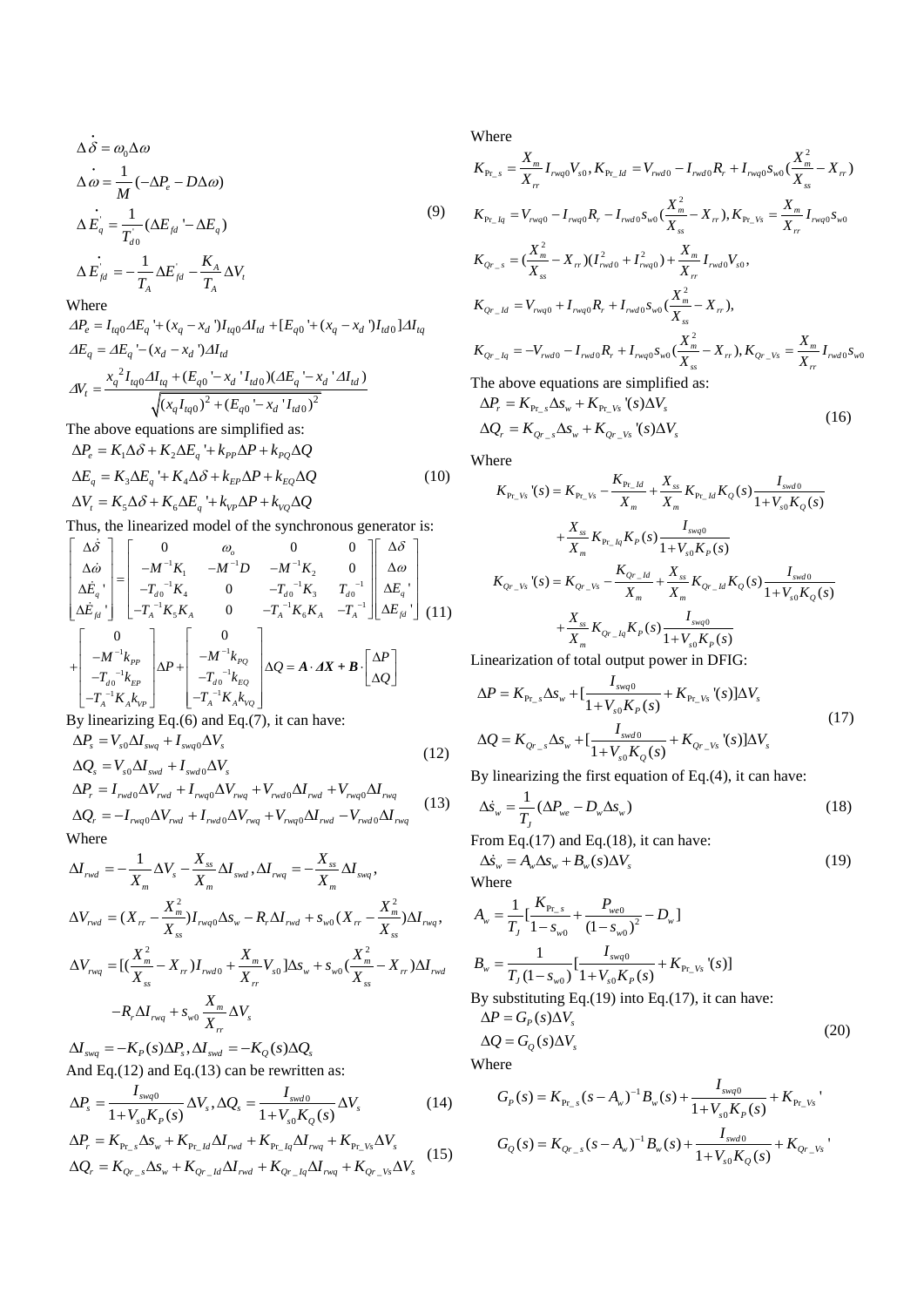From Eq.(11) and Eq.(20), the simplified linearization model of the power system with DFIG-based wind turbine connected is:

is:  
\n
$$
\mathbf{\Delta}\dot{\mathbf{X}} = \mathbf{A} \cdot \mathbf{\Delta}\mathbf{X} + \mathbf{B} \cdot \begin{bmatrix} \Delta P \\ \Delta Q \end{bmatrix}, \Delta V_s = \mathbf{C} \cdot \mathbf{\Delta}\mathbf{X} + \mathbf{D} \cdot \begin{bmatrix} \Delta P \\ \Delta Q \end{bmatrix}
$$
\n
$$
\Delta P = G_P(s) \Delta V_s, \Delta Q = G_Q(s) \Delta V_s
$$
\n(21)

#### **2.2 The impact of virtual inertia control for SMIB power system with grid-connected DFIG-based wind turbines**

The principle of classical virtual inertial control is:

$$
P_{s}^{ref} = P_{s0}^{ref} - K_{df} \frac{df}{dt} - K_{pf} (f - 1)
$$
 (22)

In the SMIB power system, the power system frequency *f* is substituted by the rotor speed of synchronous generator  $\omega$ . Linearization of Eq.(22) is:

$$
\Delta P_s^{ref} = -(sK_{df} + K_{pf})\Delta\omega
$$
\n(23)

The reference value of stator active power  $P_s^{ref}$  is not a

constant in Fig.1. Eq.(14) and Eq.(15) will be rewritten as:  
\n
$$
\Delta P_s = \frac{I_{swq0}}{1 + V_{s0}K_P(s)} \Delta V_s + \frac{V_{s0}K_P(s)}{1 + V_{s0}K_P(s)} \Delta P_s^{ref}
$$
\n
$$
\Delta Q_s = \frac{I_{swd0}}{1 + V_{s0}K_Q(s)} \Delta V_s
$$
\n(24)

$$
1 + V_{s0}K_Q(s)
$$
  
\n
$$
\Delta P_r = K_{\text{Pr}_s} \Delta s_w + K_{\text{Pr}_s} V_s (s) \Delta V_s + K_{\text{Pr}_s} \rho(s) \Delta P_s^{ref}
$$
  
\n
$$
\Delta Q_r = K_{Qr_s} \Delta s_w + K_{Qr_s} V_s (s) \Delta V_s + K_{Qr_s} \rho(s) \Delta P_s^{ref}
$$
\n(25)

Where

$$
K_{p_{r_-}p}(s) = -\frac{X_{ss}K_p(s)K_{p_{r_-}l_q}}{X_m[1+V_{s0}K_p(s)]}, K_{q_{r_-}p}(s) = -\frac{X_{ss}K_p(s)K_{q_{r_-}l_q}}{X_m[1+V_{s0}K_p(s)]}
$$

From Eq.(17), it can have the linearization of DFIG total output power is:

output power is:  
\n
$$
\Delta P = K_{P_{L,s}} \Delta s_w + \left[ \frac{I_{swq0}}{1 + V_{s0} K_P(s)} + K_{P_{L,Vs}}'(s) \right] \Delta V_s
$$
\n
$$
+ \left[ \frac{V_{s0} K_P(s)}{1 + V_{s0} K_P(s)} + K_{P_{L,P}} \right] \Delta P_s^{ref}
$$
\n
$$
\Delta Q = K_{Q_{L,s}} \Delta s_w + \left[ \frac{I_{swd0}}{1 + V_{L,K}(s)} + K_{Q_{L,Vs}}'(s) \right] \Delta V_s + K_{Q_{L,P}} \Delta P_s^{ref}
$$
\n(26)

$$
1 + V_{s0}K_P(s)
$$
  
\n
$$
\Delta Q = K_{Q_{r-s}}\Delta s_w + \left[\frac{I_{swd0}}{1 + V_{s0}K_Q(s)} + K_{Q_{r-s}v_s}(s)\right]\Delta V_s + K_{Q_{r-s}}\Delta P_s^{ref}
$$

From Eq.(19) and Eq.(26), it can have:  
\n
$$
\Delta \dot{s}_{w} = A_{w} \Delta s_{w} + B_{w} (s) \Delta V_{s} + C_{w} (s) \Delta P_{s}^{ref}
$$
\n(27)  
\nWhere  
\n
$$
C_{s} (s) = \frac{1}{\sqrt{1 - \frac{V_{s0} K_{P}(s)}{V_{s0} V_{s}} + K_{s}} \Delta s}
$$

$$
C_w(s) = \frac{1}{T_J(1 - s_{w0})} \left[ \frac{V_{s0}K_p(s)}{1 + V_{s0}K_p(s)} + K_{P_{r\_P}}(s) \right]
$$

By substituting Eq.(27) into Eq.(26), it can have:

$$
\Delta P = G_P(s)\Delta V_s + G_P'(s)\Delta P_s^{ref}
$$
  
\n
$$
\Delta Q = G_Q(s)\Delta V_s + G_Q'(s)\Delta P_s^{ref}
$$
\n(28)

Where

Where  
\n
$$
G_P^{\prime}(s) = K_{P_{L,s}}(s - A_w)^{-1}C_w(s) + \frac{V_{s0}K_P(s)}{1 + V_{s0}K_P(s)} + K_{P_{L,P}}
$$
\n
$$
G_Q^{\prime}(s) = K_{Q_{L,s}}(s - A_w)^{-1}C_w(s) + K_{Q_{L,P}}
$$

Thus, the linearization model of SMIB power system with DFIG-based wind turbine incorporated with virtual inertial control is:

control is:  
\n
$$
\Delta \vec{X} = A \cdot \Delta X + B \cdot \begin{bmatrix} \Delta P \\ \Delta Q \end{bmatrix}, \Delta V_s = C \cdot \Delta X + D \cdot \begin{bmatrix} \Delta P \\ \Delta Q \end{bmatrix}
$$
\n
$$
\Delta P = G_p(s) \Delta V_s + G_p \cdot (s) \Delta P_s^{ref}, \Delta Q = G_Q(s) \Delta V_s + G_Q \cdot (s) \Delta P_s^{ref}
$$
\n(29)

## **2.3 Damping torque analysis with taking virtual inertia control for DFIG-based wind turbine into consideration**

From Eq.(29), the Phillips-Heffron model of the SMIB power system with DFIG-based wind turbine connected incorporated with virtual inertial control is given in Fig.4.



Figure 4: Phillips-Heffron model of SMIB power system with virtual inertial control for DFIG-based wind turbine

From Fig.4, it can have:  
\n
$$
\begin{bmatrix}\n\Delta \dot{E}_{q'}\n\end{bmatrix} = \begin{bmatrix}\n-\frac{K_{4}}{T_{a0}} \\
-\frac{K_{4}K_{5}}{T_{A}}\n\end{bmatrix}\n\Delta \delta + \begin{bmatrix}\n-\frac{K_{3}}{T_{a0}} & \frac{1}{T_{a0}} \\
-\frac{K_{A}K_{6}}{T_{A}} & -\frac{1}{T_{A}}\n\end{bmatrix}\n\Delta E_{q'}\n\begin{bmatrix}\n\Delta E_{q'}\n\end{bmatrix}
$$
\n
$$
+ \begin{bmatrix}\n-\frac{K_{EP}}{T_{a0}} & -\frac{K_{EQ}}{T_{a0}} \\
-\frac{K_{A}K_{VP}}{T_{A}} & -\frac{K_{A}K_{VQ}}{T_{A}}\n\end{bmatrix}\n\Delta P
$$
\n
$$
= \mathbf{E}_{2}\Delta \delta + \mathbf{A}_{2}\begin{bmatrix}\n\Delta E_{q'} \\
\Delta E_{q'}\n\end{bmatrix} + \mathbf{B}_{2}\begin{bmatrix}\n\Delta P \\
\Delta Q\n\end{bmatrix}
$$
\n
$$
\Delta T = \begin{bmatrix}\nK_{2} & 0\n\end{bmatrix}\n\begin{bmatrix}\n\Delta E_{q'} \\
\Delta E_{q'}\n\end{bmatrix} + \begin{bmatrix}\nK_{PP} & K_{PQ}\n\end{bmatrix}\n\begin{bmatrix}\n\Delta P \\
\Delta Q\n\end{bmatrix}
$$
\n
$$
= \mathbf{C}_{2}\begin{bmatrix}\n\Delta E_{q'} \\
\Delta E_{q'}\n\end{bmatrix} + \mathbf{D}_{2}\begin{bmatrix}\n\Delta P \\
\Delta Q\n\end{bmatrix}
$$
\n
$$
= \mathbf{C}_{2}\begin{bmatrix}\n\Delta E_{q'} \\
\Delta E_{q'}\n\end{bmatrix} + \mathbf{D}_{2}\begin{bmatrix}\n\Delta P \\
\Delta Q\n\end{bmatrix}
$$

From Eq.(28), it can have:  
\n
$$
\begin{bmatrix}\n\Delta P \\
\Delta Q\n\end{bmatrix} = \begin{bmatrix}\nG_P(s) \\
G_Q(s)\n\end{bmatrix} \Delta V_s + \begin{bmatrix}\nG_P'(s) \\
G_Q'(s)\n\end{bmatrix} \Delta P_s^{ref}
$$
\n
$$
= \mathbf{G(s)} \cdot \Delta V_s + \mathbf{G'(s)} \cdot \Delta P_s^{ref}
$$
\n(31)

From Eq.(30) and Eq.(31), the electric torque contributed from virtual inertial control loop of DFIG-based wind turbine to electromechanical oscillation loop of synchronous generator is: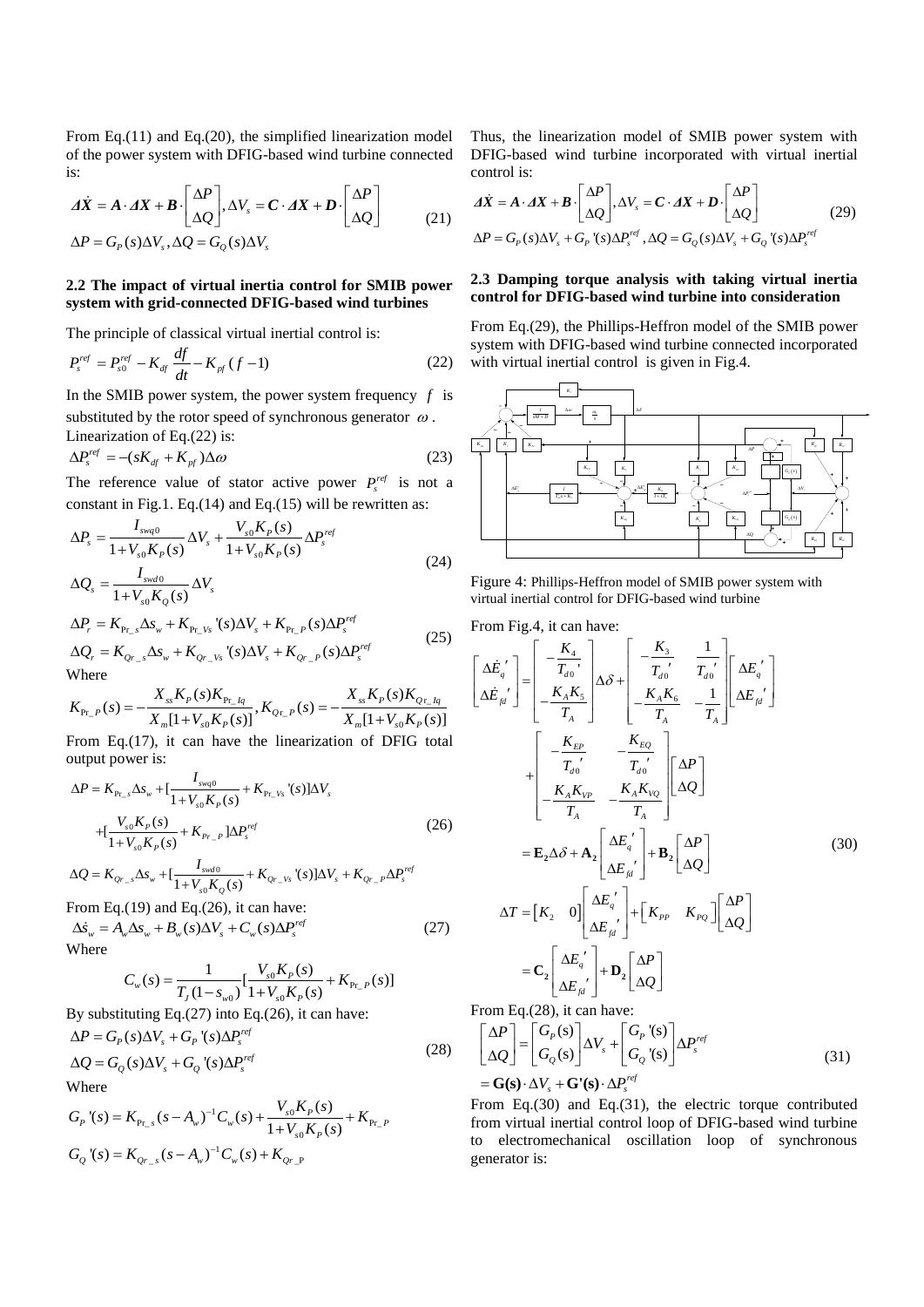$$
\Delta T = \mathbf{C}_2 (s\mathbf{I} \cdot \mathbf{A}_2)^1 \mathbf{E}_2 \Delta \delta + [\mathbf{C}_2 (s\mathbf{I} \cdot \mathbf{A}_2)^1 \mathbf{B}_2 + \mathbf{D}_2] \begin{bmatrix} \Delta P \\ \Delta Q \end{bmatrix}
$$
  
=  $\mathbf{C}_2 (s\mathbf{I} \cdot \mathbf{A}_2)^1 \mathbf{E}_2 \Delta \delta + [\mathbf{C}_2 (s\mathbf{I} \cdot \mathbf{A}_2)^1 \mathbf{B}_2 + \mathbf{D}_2] \mathbf{G}(s) \cdot \Delta V_s$  (32)  
+  $[\mathbf{C}_2 (s\mathbf{I} \cdot \mathbf{A}_2)^1 \mathbf{B}_2 + \mathbf{D}_2] \mathbf{G}'(s) \cdot \Delta P_s^{ref}$ 

From Eq.(10), it can have:

$$
\Delta E'_q = G_1(s)\Delta \delta + G_2(s)\Delta P + G_3(s)\Delta Q
$$
\n(33)  
\nWhere  
\n
$$
G_1(s) = -\frac{K_A K_5 + K_4(sT_A + 1)}{s^2 + 2(sT_A + 1)}
$$

where  
\n
$$
G_1(s) = -\frac{K_A K_5 + K_4(sT_A + 1)}{(sT_{d0}^{\prime} + K_3)(sT_A + 1) + K_A K_6}
$$
\n
$$
G_2(s) = -\frac{K_A K_{VP} + K_{EP}(sT_A + 1)}{(sT_{d0}^{\prime} + K_3)(sT_A + 1) + K_A K_6}
$$
\n
$$
G_3(s) = -\frac{K_A K_{VQ} + K_{EQ}(sT_A + 1)}{(sT_{d0}^{\prime} + K_3)(sT_A + 1) + K_A K_6}
$$
\nFrom Eq.(31) and Eq.(33), it can have:  
\n
$$
\Delta V_s = \frac{R_{V\delta} + R_{VEG}(s)}{1 - K_{V\delta} + K_{VEG}(s)}
$$

From Eq.(31) and Eq.(33), it can have:

From Eq.(31) and Eq.(33), it can have:  
\n
$$
\Delta V_s = \frac{R_{v\delta} + R_{vE}G_1(s)}{1 - [R_{vE}G_2(s) + R_{vP}]G_P(s) - [R_{vE}G_3(s) + R_{vQ}]G_Q(s)} \Delta \delta
$$
\n
$$
+ \frac{[R_{vP} + R_{vE}G_2(s)]G_P'(s) + [R_{vQ} + R_{vE}G_3(s)]G_Q'(s)}{1 - [R_{vE}G_2(s) + R_{vP}]G_P(s) - [R_{vE}G_3(s) + R_{vQ}]G_Q(s)} \Delta P_s^{ref}
$$
\n(34)

By substituting Eq.(34) into Eq.(32), it can have:  
\n
$$
\Delta T = \left\{ C_2 (s\mathbf{I} \cdot \mathbf{A}_2)^1 E_2 + \frac{[C_2(s\mathbf{I} \cdot \mathbf{A}_2)^1 B_2 + D_2] G(s)[R_{v,s} + R_{v,c} G_s(s)]}{1 - [R_{v,c} G_2(s) + R_{v,c}] G_p(s) - [R_{v,c} G_s(s) + R_{v,c}] G_p(s)} \right\} \Delta \delta
$$
\n
$$
+ \left\{ \begin{aligned} [C_2(s\mathbf{I} \cdot \mathbf{A}_2)^1 B_2 + D_2] G'(s) + \\ [C_2(s\mathbf{I} \cdot \mathbf{A}_2)^1 B_2 + D_2] G(s) + \frac{[R_{v,c} + R_{v,c} G_2(s)] G_p(s) + [R_{v,c} G_s(s)] G_p(s)}{1 - [R_{v,c} G_2(s) + R_{v,c}] G_p(s) - [R_{v,c} G_3(s) + R_{v,c}] G_q(s)} \right\} \Delta P'' \\ &= F(s) \Delta \delta + F(s) \Delta P''' \end{aligned} \tag{35}
$$

Thus,  $F'(s) \Delta P_s^{ref}$  is the damping torque contributed from virtual inertial control loop of DFIG-based wind turbine to the electromechanical oscillation loop of the synchronous generator. From Eq.(23) and Eq.(35), it can have the electric

torque of virtual inertial loop in DFIG:  
\n
$$
\Delta T_{\text{vic}} = -(sK_{\text{df}} + K_{\text{pf}})F'(s)\Delta\omega
$$
\n(36)

When the oscillation angular frequency is  $\omega_s$ , the total

damping torque of electromagnetic oscillation loop is:  
\n
$$
D_{\text{vic}} = -\text{Re}\Big[ (K_{\text{pf}} + j\omega_s K_{\text{df}}) F' (j\omega_s) \Big] \tag{37}
$$

# **3 Case Study**

The output active power of synchronous generator is  $P_e = 0.6$ , and the reference voltage amplitude of synchronous generator terminal is  $V_{ref} = 1.05$ ; The output active power of DFIG  $P_{we} = 0.4$ , and the power factor  $\cos \varphi = 0.95$ .

The voltages of bus are:

 $\overline{V}_t = 1.05 \angle 13.20^\circ$ ,  $\overline{V}_s = 1.04 \angle 11.63^\circ$ ,  $\overline{V}_w = 1.03 \angle 8.41^\circ$ ,  $\overline{V}_b = 1.0$ The line currents are:  $\overline{I}_t = 0.60 \angle -4.87^\circ$ ,  $\overline{I}_w = 0.40 \angle -6.57^\circ$ ,

 $\overline{I}_b = 1.00 \angle 5.55^\circ$ . The active power of synchronous generator and DFIG is 0.6 and 0.4, respectively.

From Eq.(29), it can have:

$$
\mathbf{A} = \begin{bmatrix} 0 & 314.1593 & 0 & 0 \\ -0.2157 & -0.3750 & -0.1354 & 0 \\ -0.1625 & 0 & -0.6350 & 0.2 \\ -52.9753 & 0 & -839.9212 & -100 \end{bmatrix},
$$

$$
\mathbf{B} = \begin{bmatrix} 0 & 0 \\ 0.0320 & -0.0003 \\ 0.0086 & 0.0578 \\ 14.2114 & -23.9430 \end{bmatrix}, \quad \mathbf{C} = [-0.0027 \quad 0 \quad 0.4017 \quad 0],
$$

$$
G_P = 0.2519 + j0.0125, \quad G_Q = 0.0828 + j0.0035,
$$

$$
G_P' = 0.3049 - j0.0219, \quad G_Q' = 0.0000 + j0.0000.
$$

From Eq.(35), it can have the electric torque:  $\Delta T = (-0.0070 + j0.0333)\Delta\delta + (-0.0771 + j0.0042)\Delta P_i^{ref}$ 

The damping torque contributed from the virtual inertial control loop of DFIG-based wind turbine to synchronous generator electromechanical oscillation loop is:  $(-0.0771 + j0.0042)\Delta P_s^{ref}$ .

(34) If  $K_{df} = 10, K_{pf} = 10$ , from Eq.(23), the relationship between  $\Delta P_s^{ref}$  and  $\Delta \omega$  is:  $\Delta P_s^{ref} = -(7.3296 + j82.1398) \Delta \omega$ .

> Where  $s$  is the eigenvalue of matrix  $\bf{A}$  of DFIG (without the virtual inertial control):  $\lambda_0 = -0.2670 + j8.2140$ .

From Eq.(36), it can have the electric torque of the virtual inertial control loop in DFIG:  $\Delta T_{\text{vic}} = (0.9086 + j6.3003) \Delta \omega$ .

From Eq.(37), it can have the total damping torque of electromechanical oscillation loop:  $D_{\text{vic}} = 0.7038$ .

Thus the oscillation mode (without the virtual inertial control) of power system is:  $\lambda_0 = -0.2670 + j8.2140$ , and the oscillation mode (with the virtual inertial control) of power system is:  $\lambda_1 = -0.3140 + j7.8439$ .



Figure 5: Simulation results of power system with/without virtual inertial control

If  $K_{df} = 0$ ,  $K_{pf}$  is changed from 1 to 10 with a step of 1.0, the oscillation modes and the damping torque analysis results are shown in Table.1.